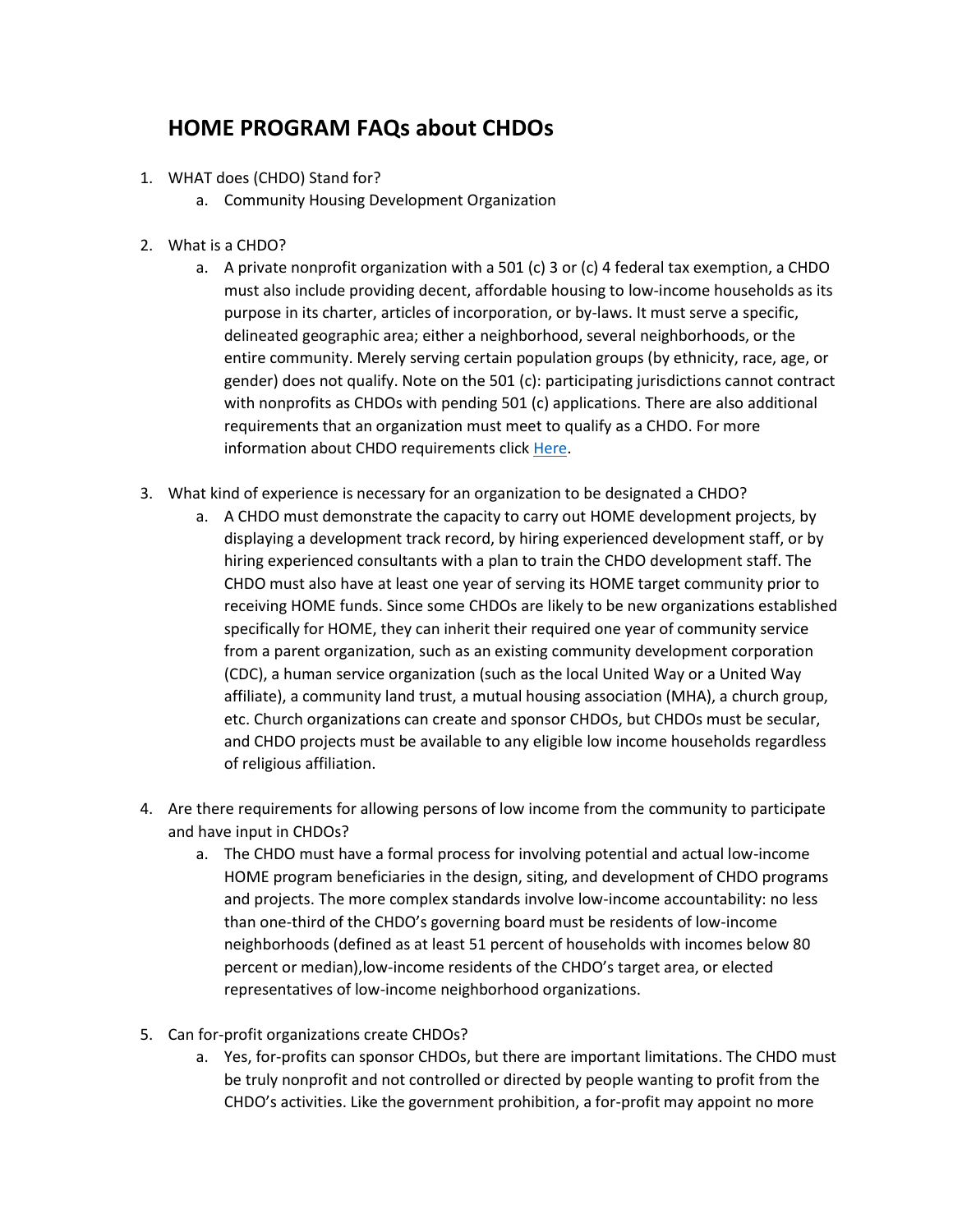than one-third of the board members of a CHDO, and those members cannot appoint the remainder of the board. Despite its for-profit "parent," the CHDO has to be free to contract with whomever it wants for goods and services. Note: a for-profit real estate builder, developer, or manager CANNOT sponsor a CHDO.

- 6. Can local governments create CHDOs?
	- a. The HOME program calls for authentic community-based nonprofits as CHDOs. Public bodies or instruments of public bodies (public housing authorities, redevelopment agencies, housing finance agencies, etc.) do not qualify. Local or state governments can appoint no more than one-third of the membership of a CHDO board, and public officials can constitute no more than one-third of a CHDO board.
- 7. Why should THDA comply with the set-aside rules for with CHDOs?
	- a. Aside from the fact that CHDO's have historically been strong partners in the mission to develop and preserve affordable housing in Tennessee all State HOME recipients must contract for and commit its CHDO set-aside or the jurisdiction automatically loses the money, with no appeal.
- 8. Is the CHDO set-aside limited to only 15 percent for CHDOs?
	- a. The 15 percent set-aside is the statutory required minimum for CHDO participation in local HOME programs. THDA determines the percentage of funds that it will make available as its CHDO set-aside each grant year when designing the program and preparing the program description. The actual set-aside is established in the program description for each HOME grant year.
- 9. Is nonprofit participation limited to the CHDO set-aside?
	- a. The CHDO set-aside is for nonprofit CHDOs only. Other nonprofit developers can participate in the non-CHDO portions of HOME programs.
- 10. What can CHDOs do with HOME funds?
	- a. There are specific eligible activities under THDA's HOME CHDO Program Description each grant cycle that must address the housing needs of low-income households. These activities generally require the development and or preservation of housing for low income persons and families for homeownership and/or rental. Each grant year THDA determines the specific eligible activities for that program year. All eligible activities for a specific program year are published in that grant cycles HOME Program Description.
- 11. Are there types of projects that are prohibited?
	- a. Yes, manufactured housing and manufactured housing lots are not eligible for HOME assistance. Home eligible housing does not include emergency shelters (including shelters for disaster victims) or facilities such as nursing homes, convalescent homes, hospitals, residential treatment facilities, correctional facilities, and dormitories, including those for farm workers or housing for students.